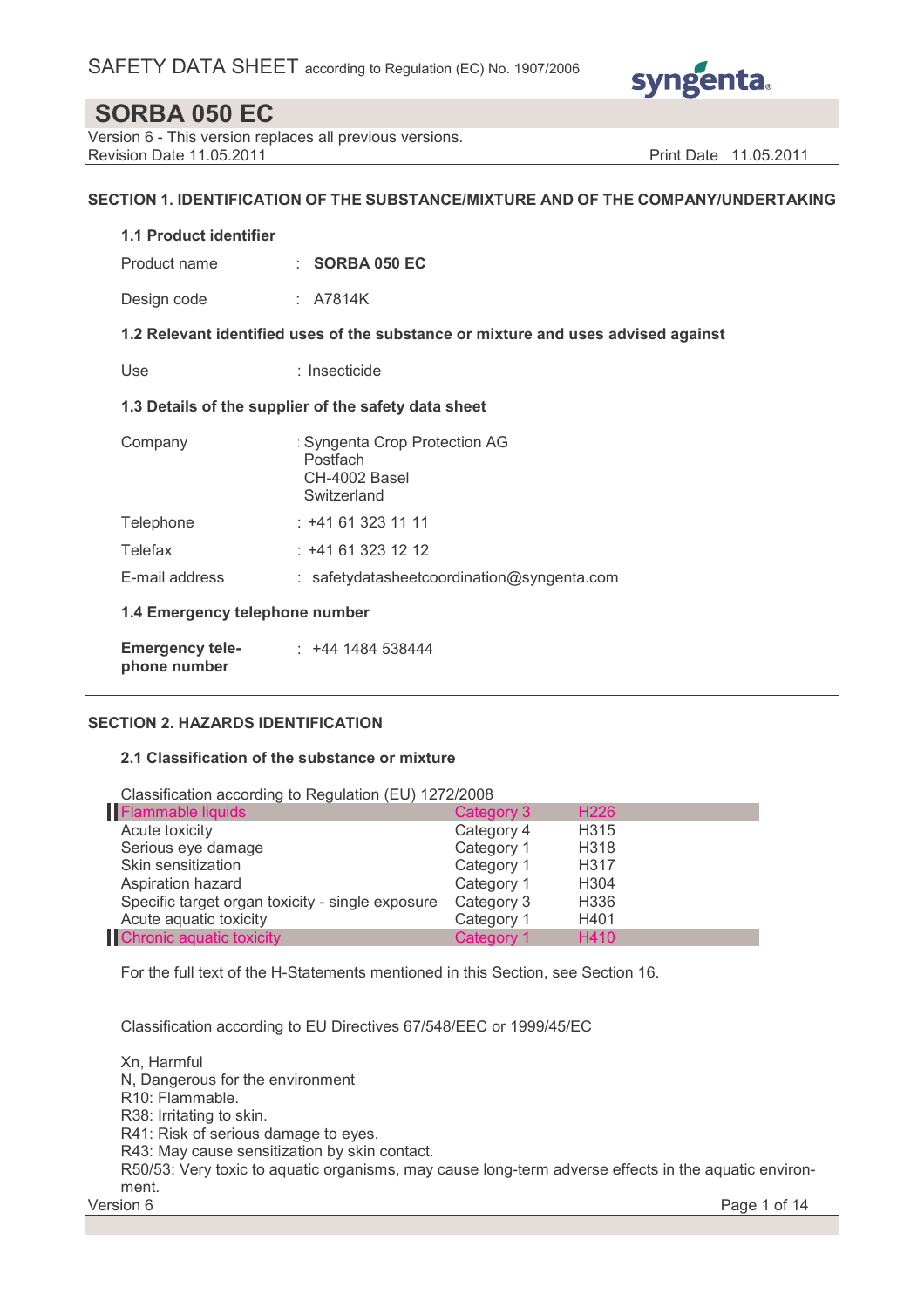

Version 6 - This version replaces all previous versions. Revision Date 11.05.2011 **Print Date 11.05.2011** 

R65: Harmful: may cause lung damage if swallowed. R67: Vapours may cause drowsiness and dizziness.

## 2.2 Label elements

Labelling: Regulation (EC) No. 1272/2008

Hazard pictograms



| Signal word                     | Danger                                                                                                         |                                                                                                                                                                                                                                                                                                                                                                                                                                                                                                                                                                                                                            |
|---------------------------------|----------------------------------------------------------------------------------------------------------------|----------------------------------------------------------------------------------------------------------------------------------------------------------------------------------------------------------------------------------------------------------------------------------------------------------------------------------------------------------------------------------------------------------------------------------------------------------------------------------------------------------------------------------------------------------------------------------------------------------------------------|
| <b>Hazard statements</b>        | H <sub>226</sub><br>H315<br><b>H318</b><br>H317<br>H304<br>H336<br>H410                                        | Flammable liquid and vapour.<br>Causes skin irritation.<br>Causes serious eye damage.<br>May cause an allergic skin reaction.<br>May be fatal if swallowed and enters airways.<br>May cause drowsiness or dizziness.<br>Very toxic to aquatic life with long lasting effects.                                                                                                                                                                                                                                                                                                                                              |
| <b>Precautionary statements</b> | P <sub>102</sub><br>P210<br>P <sub>270</sub><br>P280<br>$P301 + P310$<br>$P302 + P352$<br>P331<br>P391<br>P501 | Keep out of reach of children.<br>Keep away from heat.<br>Do not eat, drink or smoke when using this product.<br>Wear protective gloves/ protective clothing/ eye pro-<br>tection/ face protection.<br>IF SWALLOWED: Immediately call a POISON<br>CENTER or doctor/ physician.<br>IF ON SKIN: Wash with plenty of soap and water.<br>P305 + P351 + P338 IF IN EYES: Rinse cautiously with water for sev-<br>eral minutes. Remove contact lenses, if present and<br>easy to do. Continue rinsing.<br>Do NOT induce vomiting.<br>Collect spillage.<br>Dispose of contents/ container to an approved waste<br>disposal plant. |
| Supplemental information        | <b>EUH401</b>                                                                                                  | To avoid risks to human health and the environment,<br>comply with the instructions for use.                                                                                                                                                                                                                                                                                                                                                                                                                                                                                                                               |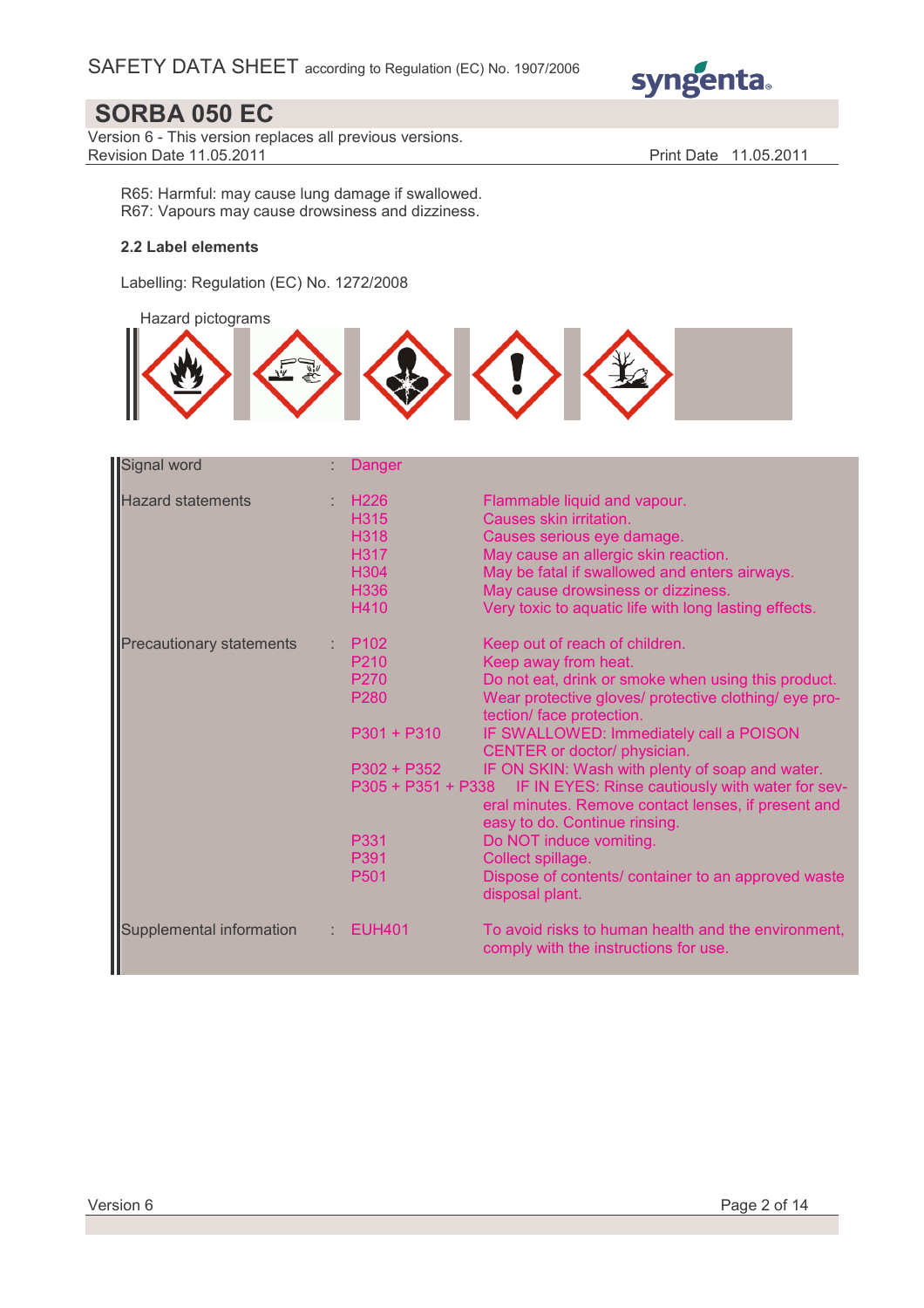

Version 6 - This version replaces all previous versions. **Revision Date 11.05.2011 Print Date 11.05.2011** 

Hazardous components which must be listed on the label:

- lufenuron
- solvent naphtha (petroleum), heavy arom.

Labelling: EU Directives 67/548/EEC or 1999/45/EC

| Symbol(s)<br><b>Dangerous</b><br>for the envi-<br><b>Harmful</b><br>ronment |    |                                                                                                                          |                                                                                                                                                                                                                                                                                                                                                                                                                                                                                                                                                                                |
|-----------------------------------------------------------------------------|----|--------------------------------------------------------------------------------------------------------------------------|--------------------------------------------------------------------------------------------------------------------------------------------------------------------------------------------------------------------------------------------------------------------------------------------------------------------------------------------------------------------------------------------------------------------------------------------------------------------------------------------------------------------------------------------------------------------------------|
| R-phrase(s)                                                                 |    | R <sub>10</sub><br><b>R38</b><br>R41<br>R43<br>R50/53<br><b>R65</b><br><b>R67</b>                                        | Flammable.<br>Irritating to skin.<br>Risk of serious damage to eyes.<br>May cause sensitization by skin contact.<br>Very toxic to aquatic organisms, may cause long-term<br>adverse effects in the aquatic environment.<br>Harmful: may cause lung damage if swallowed.<br>Vapours may cause drowsiness and dizziness.                                                                                                                                                                                                                                                         |
| S-phrase(s)                                                                 | t. | S <sub>2</sub><br>S <sub>13</sub><br>S20/21<br>S <sub>26</sub><br>S <sub>35</sub><br>S36/37/39<br>S <sub>57</sub><br>S62 | Keep out of the reach of children.<br>Keep away from food, drink and animal feedingstuffs.<br>When using do not eat, drink or smoke.<br>In case of contact with eyes, rinse immediately with<br>plenty of water and seek medical advice.<br>This material and its container must be disposed of in<br>a safe way.<br>Wear suitable protective clothing, gloves and eye/face<br>protection.<br>Use appropriate container to avoid environmental<br>contamination.<br>If swallowed, do not induce vomiting: seek medical<br>advice immediately and show this container or label. |
| <b>Additional Labelling</b>                                                 |    |                                                                                                                          | To avoid risks to man and the environment, comply with the instructions                                                                                                                                                                                                                                                                                                                                                                                                                                                                                                        |

for use.

Hazardous components which must be listed on the label:

- lufenuron
- solvent naphtha (petroleum), heavy arom.

### 2.3 Other hazards

None known.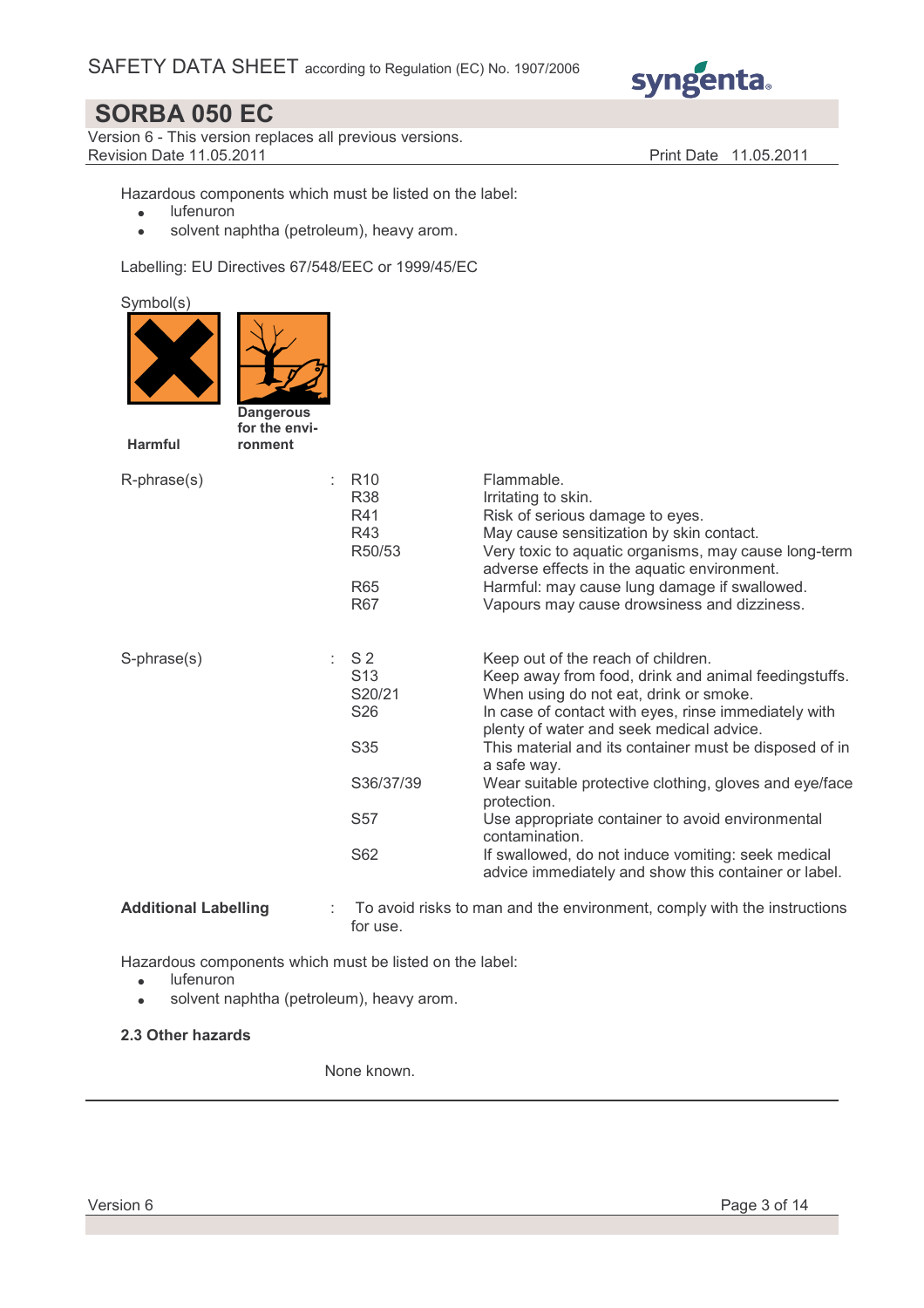

Version 6 - This version replaces all previous versions. Revision Date 11.05.2011 **Print Date 11.05.2011** 

## SECTION 3. COMPOSITION/INFORMATION ON INGREDIENTS

## 3.2 Mixtures

#### Hazardous components

| <b>Chemical Name</b>                                           | CAS-No.<br>EC-No.<br>Registration num-<br>ber | Classification<br>(67/548/EEC)                                                        | Classification<br>(REGULATION (EC) No<br>1272/2008)                                                                       | Concentration      |
|----------------------------------------------------------------|-----------------------------------------------|---------------------------------------------------------------------------------------|---------------------------------------------------------------------------------------------------------------------------|--------------------|
| solvent naphtha<br>(petroleum),<br>heavy arom.                 | 64742-94-5<br>265-198-5                       | N, Xn<br><b>R20</b><br><b>R37</b><br>R51/53<br><b>R65</b><br><b>R66</b><br><b>R67</b> | Acute Tox.4; H332<br>STOT SE3; H335<br>Asp. Tox.1; H304<br>STOT SE3; H336<br>Aquatic Chronic2; H411                       | 80 % W/W<br>$60 -$ |
| cyclohexanone                                                  | 108-94-1<br>203-631-1                         | Xn<br>R <sub>10</sub><br>R20/21/22<br><b>R38</b><br>R41                               | Flam. Liq.3; H226<br>Eye Dam.1; H318<br>Acute Tox.4; H302<br>Acute Tox.4; H312<br>Acute Tox.4; H332<br>Skin Irrit.2; H315 | 30 % W/W<br>$20 -$ |
| lufenuron                                                      | 103055-07-8                                   | N, Xi<br>R43<br>R50/53                                                                | Skin Sens.1; H317<br>Aquatic Acute1; H400<br>Aquatic Chronic1; H410                                                       | 5 % W/W            |
| benzenesulfonic<br>acid, tetrapro-<br>pylene-, calcium<br>salt | 11117-11-6<br>234-360-7                       | Xi<br>R36/38                                                                          | Eye Irrit.2; H319<br><b>Skin Irrit.2: H319</b>                                                                            | 5 % W/W<br>$0 -$   |
| 2-methylpropan-<br>$1$ -ol                                     | 78-83-1<br>201-148-0                          | Xi<br>R <sub>10</sub><br>R37/38<br>R41<br><b>R67</b>                                  | Flam. Liq.3; H226<br>STOT SE3; H335<br><b>Skin Irrit.2: H315</b><br>Eye Dam.1; H318<br>STOT SE3; H336                     | 5 % W/W<br>$0 -$   |

Substances for which there are Community workplace exposure limits. For the full text of the R-phrases mentioned in this Section, see Section 16. For the full text of the H-Statements mentioned in this Section, see Section 16.

#### SECTION 4. FIRST AID MEASURES

## 4.1 Description of first aid measures

| General advice | : Have the product container, label or Material Safety Data Sheet with you<br>when calling the Syngenta emergency number, a poison control center or<br>physician, or going for treatment.            |
|----------------|-------------------------------------------------------------------------------------------------------------------------------------------------------------------------------------------------------|
| Inhalation     | Move the victim to fresh air.<br>If breathing is irregular or stopped, administer artificial respiration.<br>Keep patient warm and at rest.<br>Call a physician or poison control centre immediately. |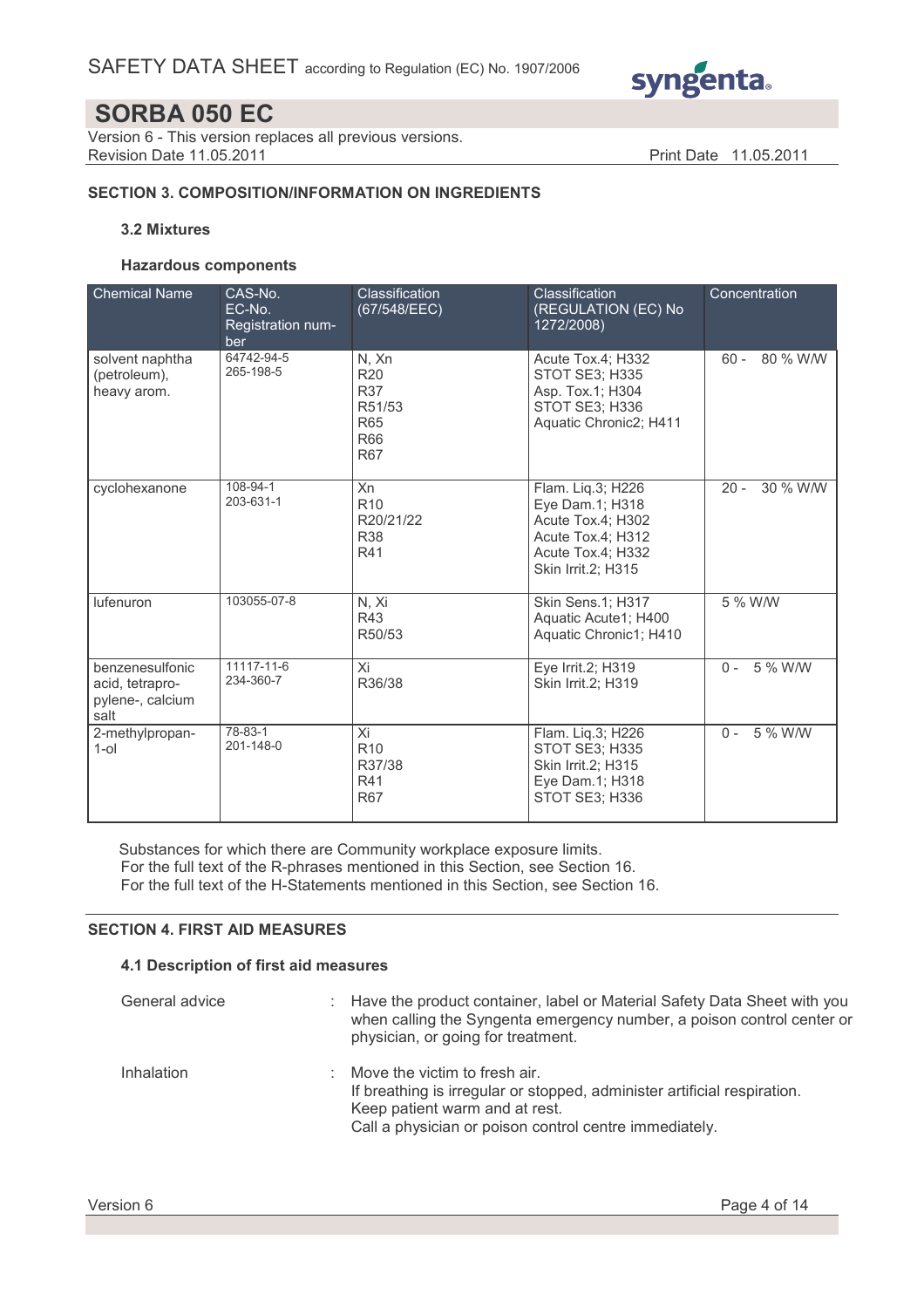

Version 6 - This version replaces all previous versions. Revision Date 11.05.2011 **Print Date 11.05.2011** 

| Skin contact   | : Take off all contaminated clothing immediately.<br>Wash off immediately with plenty of water.<br>If skin irritation persists, call a physician.<br>Wash contaminated clothing before re-use. |
|----------------|------------------------------------------------------------------------------------------------------------------------------------------------------------------------------------------------|
| Eye contact    | : Rinse immediately with plenty of water, also under the eyelids, for at least<br>15 minutes.<br>Remove contact lenses.<br>Immediate medical attention is required.                            |
| Ingestion      | : If swallowed, seek medical advice immediately and show this container or<br>label.<br>Do not induce vomiting: contains petroleum distillates and/or aromatic<br>solvents.                    |
|                | 4.2 Most important symptoms and effects, both acute and delayed                                                                                                                                |
| Symptoms       | Aspiration may cause pulmonary oedema and pneumonitis.                                                                                                                                         |
|                | 4.3 Indication of any immediate medical attention and special treatment needed                                                                                                                 |
| Medical advice | There is no specific antidote available.<br>Treat symptomatically.<br>Do not induce vomiting: contains petroleum distillates and/or aromatic<br>solvents.                                      |

## SECTION 5. FIRE-FIGHTING MEASURES

#### 5.1 Extinguishing media

 Extinguishing media - small fires Use water spray, alcohol-resistant foam, dry chemical or carbon dioxide. Extinguishing media - large fires Alcohol-resistant foam

Do not use a solid water stream as it may scatter and spread fire.

#### 5.2 Special hazards arising from the substance or mixture

 As the product contains combustible organic components, fire will produce dense black smoke containing hazardous products of combustion (see section 10). Exposure to decomposition products may be a hazard to health. Flash back possible over considerable distance.

## 5.3 Advice for firefighters

Wear full protective clothing and self-contained breathing apparatus.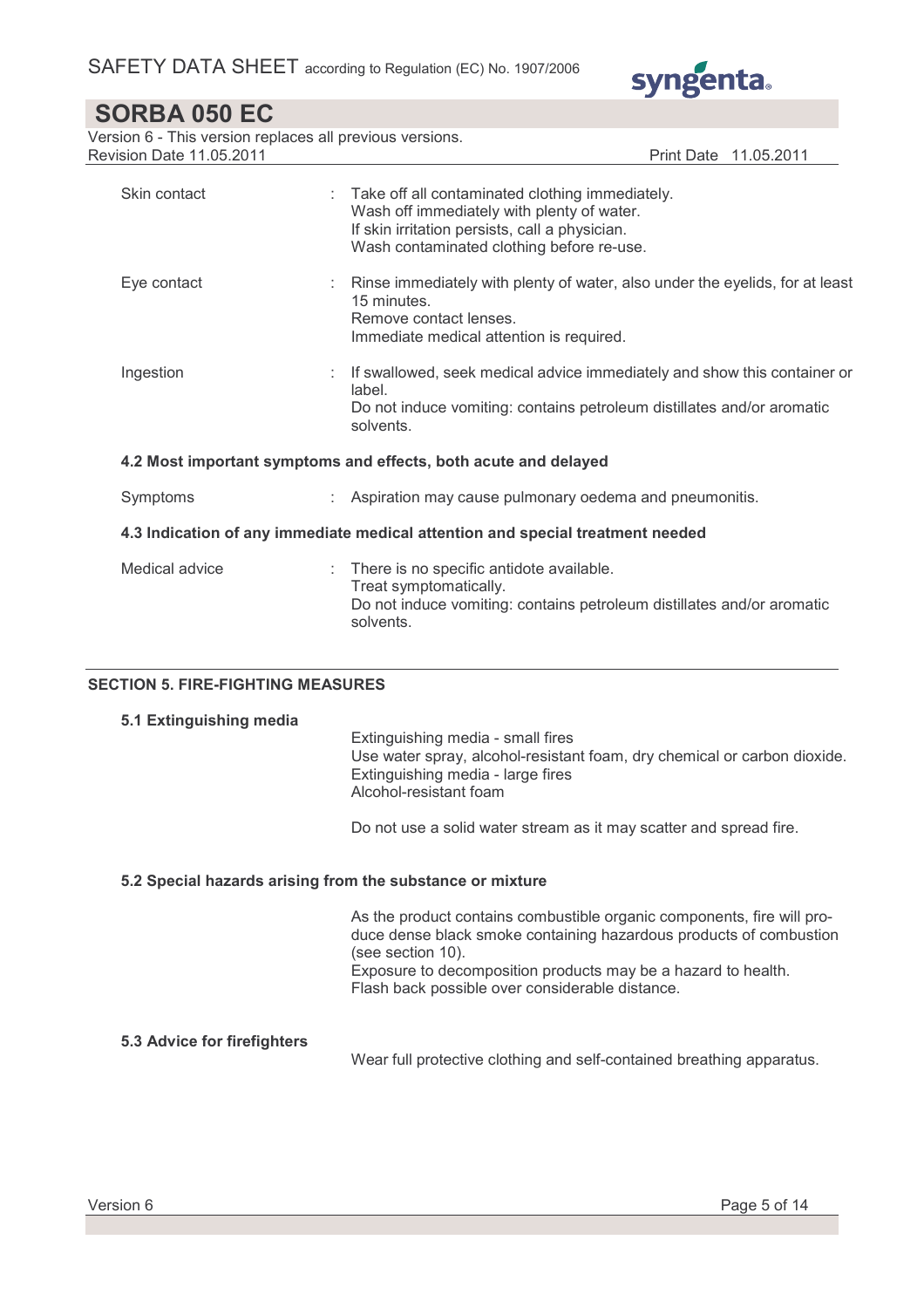

Version 6 - This version replaces all previous versions. Revision Date 11.05.2011 **Print Date 11.05.2011** Print Date 11.05.2011

### SECTION 6. ACCIDENTAL RELEASE MEASURES

#### 6.1 Personal precautions, protective equipment and emergency procedures

 Refer to protective measures listed in sections 7 and 8. Keep people away from and upwind of spill/leak. Beware of vapours accumulating to form explosive concentrations. Vapours can accumulate in low areas. Remove all sources of ignition. Pay attention to flashback.

#### 6.2 Environmental precautions

 Prevent further leakage or spillage if safe to do so. Do not flush into surface water or sanitary sewer system.

#### 6.3 Methods and materials for containment and cleaning up

 Contain spillage, and then collect with non-combustible absorbent material, (e.g. sand, earth, diatomaceous earth, vermiculite) and place in container for disposal according to local / national regulations (see section 13).

 If the product contaminates rivers and lakes or drains inform respective authorities.

#### 6.4 Reference to other sections

 Refer to protective measures listed in sections 7 and 8. Refer to disposal considerations listed in section 13.

### SECTION 7. HANDLING AND STORAGE

#### 7.1 Precautions for safe handling

 Avoid contact with skin and eyes. When using do not eat, drink or smoke. Use only in an area containing flame proof equipment. Take precautionary measures against static discharges. For personal protection see section 8.

#### 7.2 Conditions for safe storage, including any incompatibilities

 Keep containers tightly closed in a dry, cool and well-ventilated place. Keep out of the reach of children. Keep away from combustible material. Keep in an area equipped with sprinklers. Keep away from food, drink and animal feedingstuffs. No smoking.

#### 7.3 Specific end uses

 Registered Crop Protection products:For proper and safe use of this product, please refer to the approval conditions laid down on the product label.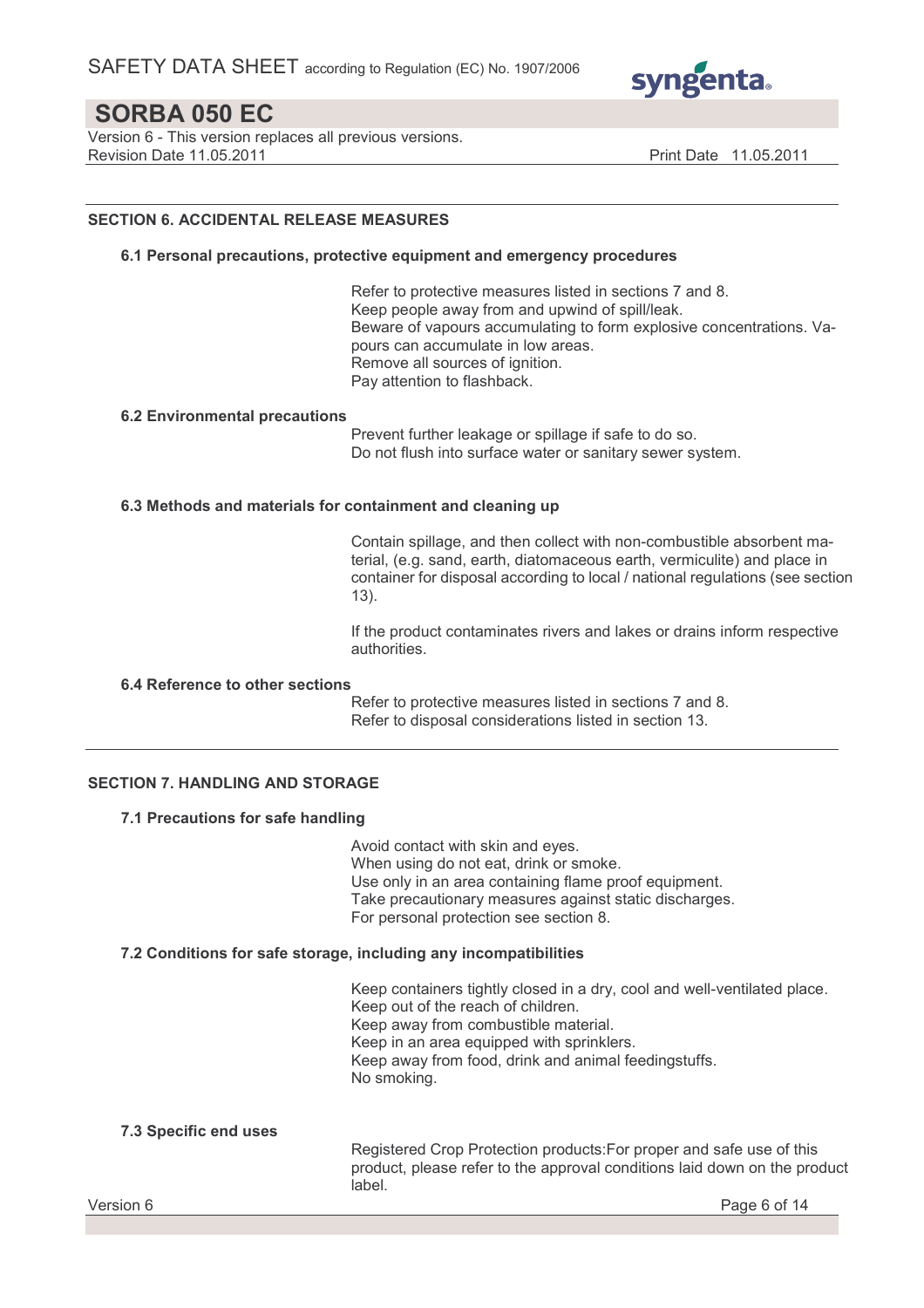

Version 6 - This version replaces all previous versions. Revision Date 11.05.2011 **Print Date 11.05.2011** 

## SECTION 8. EXPOSURE CONTROLS/PERSONAL PROTECTION

### 8.1 Control parameters

| Components                                    | Exposure limit(s)                                                                                                                                                   | Type of expo-<br>sure limit                                                                                     | Source                                                                                                                       |
|-----------------------------------------------|---------------------------------------------------------------------------------------------------------------------------------------------------------------------|-----------------------------------------------------------------------------------------------------------------|------------------------------------------------------------------------------------------------------------------------------|
| lufenuron                                     | $5$ mg/m $3$                                                                                                                                                        | 8 h TWA                                                                                                         | <b>SYNGENTA</b>                                                                                                              |
| cyclohexanone                                 | 100 mg/m3<br>200 mg/m3<br>80 mg/m3<br>100 mg/m3<br>700 ppm<br>10 ppm, 41 mg/m3 (Skin)<br>20 ppm, 82 mg/m3 (Skin)<br>10 ppm, 40.8 mg/m3 (Skin)<br>20 ppm, 81.6 mg/m3 | 8 h TWA<br>15 min STEL<br>8 h TWA<br>8 h TWA<br><b>IDLH</b><br>8 h TWA<br>15 min STEL<br>8 h TWA<br>15 min STEL | <b>SUVA</b><br><b>SUVA</b><br><b>DFG</b><br><b>ACGIH</b><br><b>NIOSH</b><br>UK HSE<br>UK HSE<br><b>IOELV</b><br><b>IOELV</b> |
| solvent naphtha (pe-<br>troleum), heavy arom. | 100 mg/m3                                                                                                                                                           | 8 h TWA                                                                                                         | <b>SUPPLIER</b>                                                                                                              |
| 2-methylpropan-1-ol                           | 1,600 ppm<br>50 ppm<br>$100$ ppm<br>50 ppm<br>100 ppm<br>50 ppm, 231 mg/m3                                                                                          | 8 h TWA<br>15 min STEL<br>8 h TWA<br>8 h TWA<br>8 h TWA                                                         | <b>NIOSH</b><br><b>SUVA</b><br><b>SUVA</b><br><b>ACGIH</b><br><b>DFG</b><br>UK HSE                                           |

The following recommendations for exposure controls/personal protection are intended for the manufacture, formulation and packaging of the product.

#### 8.2 Exposure controls

| Engineering measures   | : Containment and/or segregation is the most reliable technical protection<br>measure if exposure cannot be eliminated.<br>The extent of these protection measures depends on the actual risks in<br>use.<br>If airborne mists or vapors are generated, use local exhaust ventilation<br>controls. |
|------------------------|----------------------------------------------------------------------------------------------------------------------------------------------------------------------------------------------------------------------------------------------------------------------------------------------------|
|                        | Assess exposure and use any additional measures to keep airborne<br>levels below any relevant exposure limit.<br>Where necessary, seek additional occupational hygiene advice.                                                                                                                     |
| Protective measures    | : The use of technical measures should always have priority over the use of<br>personal protective equipment.<br>When selecting personal protective equipment, seek appropriate profes-<br>sional advice.<br>Personal protective equipment should be certified to appropriate stan-<br>dards.      |
| Respiratory protection | : A combination gas, vapor and particulate respirator may be necessary<br>until effective technical measures are installed.<br>Protection provided by air-purifying respirators is limited.<br>Use a self-contained breathing apparatus in cases of emergency spills,                              |
| Version 6              | Page 7 of 14                                                                                                                                                                                                                                                                                       |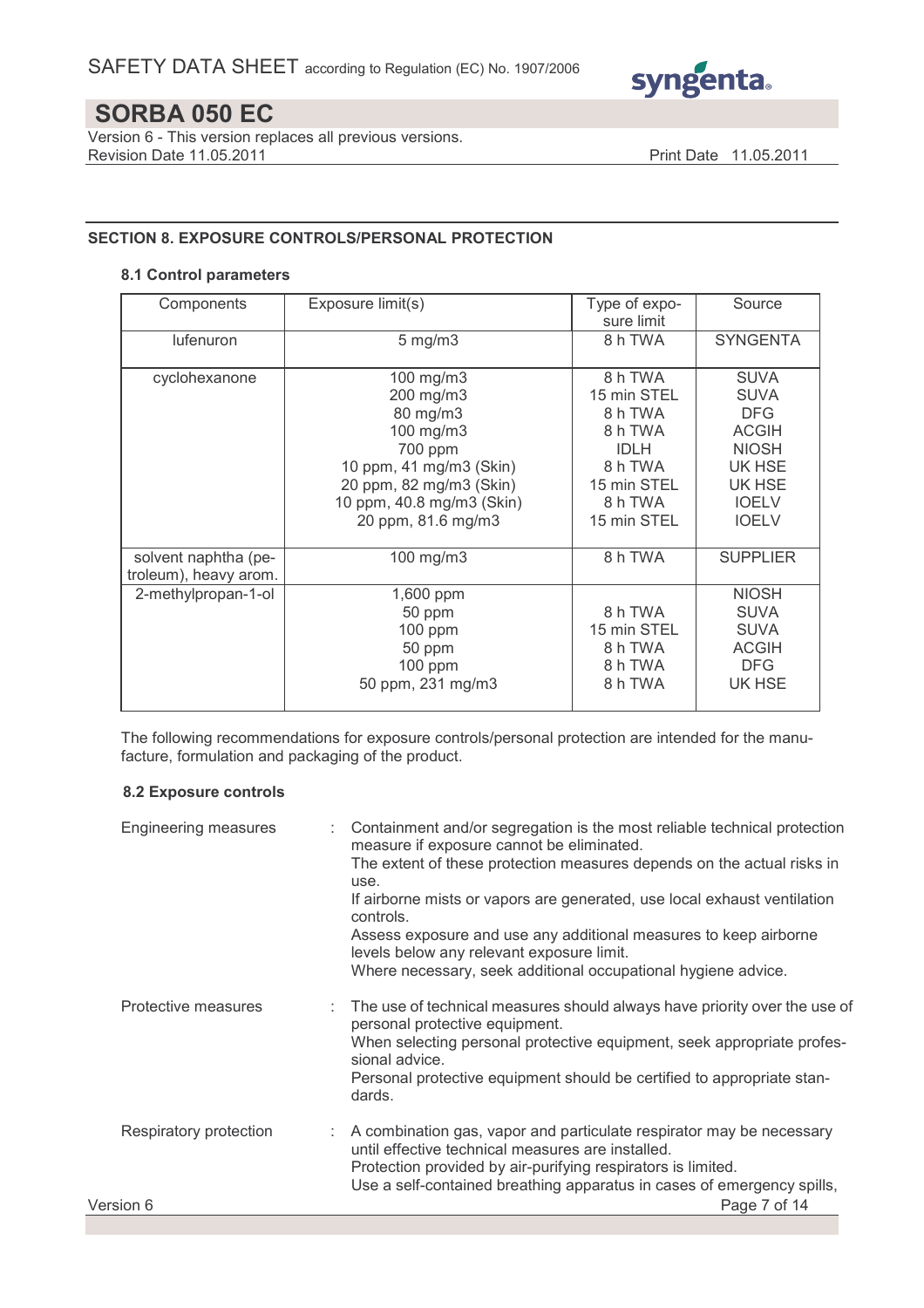

| SORBA 050 EC                                                                                |                                                                                                                                                                                                                                                                                                                                                                                                                                                                          |
|---------------------------------------------------------------------------------------------|--------------------------------------------------------------------------------------------------------------------------------------------------------------------------------------------------------------------------------------------------------------------------------------------------------------------------------------------------------------------------------------------------------------------------------------------------------------------------|
| Version 6 - This version replaces all previous versions.<br><b>Revision Date 11.05.2011</b> | Print Date 11.05.2011                                                                                                                                                                                                                                                                                                                                                                                                                                                    |
|                                                                                             | when exposure levels are unknown, or under any circumstances where<br>air-purifying respirators may not provide adequate protection.                                                                                                                                                                                                                                                                                                                                     |
| Hand protection                                                                             | Chemical resistant gloves should be used.<br>Gloves should be certified to an appropriate standard.<br>Gloves should have a minimum breakthrough time that is appropriate to<br>the duration of exposure.<br>The breakthrough time of gloves varies according to the thickness, ma-<br>terial and manufacturer.<br>Gloves should be discarded and replaced if there is any indication of<br>degradation or chemical breakthrough.<br>Suitable material<br>Nitrile rubber |
| Eye protection                                                                              | If eye contact is possible, use tight-fitting chemical safety goggles and a<br>face shield.                                                                                                                                                                                                                                                                                                                                                                              |
| Skin and body protection                                                                    | Assess the exposure and select chemical resistant clothing based on the<br>÷<br>potential for contact and the permeation / penetration characteristics of<br>the clothing material.<br>Wash with soap and water after removing protective clothing.<br>Decontaminate clothing before re-use, or use disposable equipment<br>(suits, aprons, sleeves, boots, etc.)<br>Wear as appropriate:<br>impervious protective suit                                                  |

## SECTION 9. PHYSICAL AND CHEMICAL PROPERTIES

## 9.1 Information on basic physical and chemical properties

| Physical state<br>Form<br>Colour<br>Odour<br>Odour Threshold<br>pH<br>Melting point/range<br>Boiling point/boiling range<br>Flash point<br>Evaporation rate<br>Flammability (solid, gas) : no data available<br>Lower explosion limit<br>Upper explosion limit<br>Vapour pressure<br>Relative vapour density<br>Density | : liquid<br>liquid<br>light yellow to brownish<br>: no data available<br>$:$ no data available<br>: $3 - 7$ at 1 % w/v<br>: no data available<br>: no data available<br>$\therefore$ 51 °C at 763 mmHg<br>$:$ no data available<br>: no data available<br>: no data available<br>: no data available<br>: no data available<br>: $0.933$ g/cm3 |              |
|-------------------------------------------------------------------------------------------------------------------------------------------------------------------------------------------------------------------------------------------------------------------------------------------------------------------------|------------------------------------------------------------------------------------------------------------------------------------------------------------------------------------------------------------------------------------------------------------------------------------------------------------------------------------------------|--------------|
| Solubility in other solvents                                                                                                                                                                                                                                                                                            | : no data available                                                                                                                                                                                                                                                                                                                            |              |
| Partition coefficient:<br>n-octanol/water                                                                                                                                                                                                                                                                               | : no data available                                                                                                                                                                                                                                                                                                                            |              |
| Autoignition temperature                                                                                                                                                                                                                                                                                                | no data available                                                                                                                                                                                                                                                                                                                              |              |
| Thermal decomposition                                                                                                                                                                                                                                                                                                   | : no data available                                                                                                                                                                                                                                                                                                                            |              |
| Viscosity, dynamic                                                                                                                                                                                                                                                                                                      | : 1.8 mPa.s at 40 $^{\circ}$ C<br>$\therefore$ 2.6 mPa.s at 20 °C                                                                                                                                                                                                                                                                              |              |
| Viscosity, kinematic                                                                                                                                                                                                                                                                                                    | : no data available                                                                                                                                                                                                                                                                                                                            |              |
| <b>Explosive properties</b>                                                                                                                                                                                                                                                                                             | : no data available                                                                                                                                                                                                                                                                                                                            |              |
| Version 6                                                                                                                                                                                                                                                                                                               |                                                                                                                                                                                                                                                                                                                                                | Page 8 of 14 |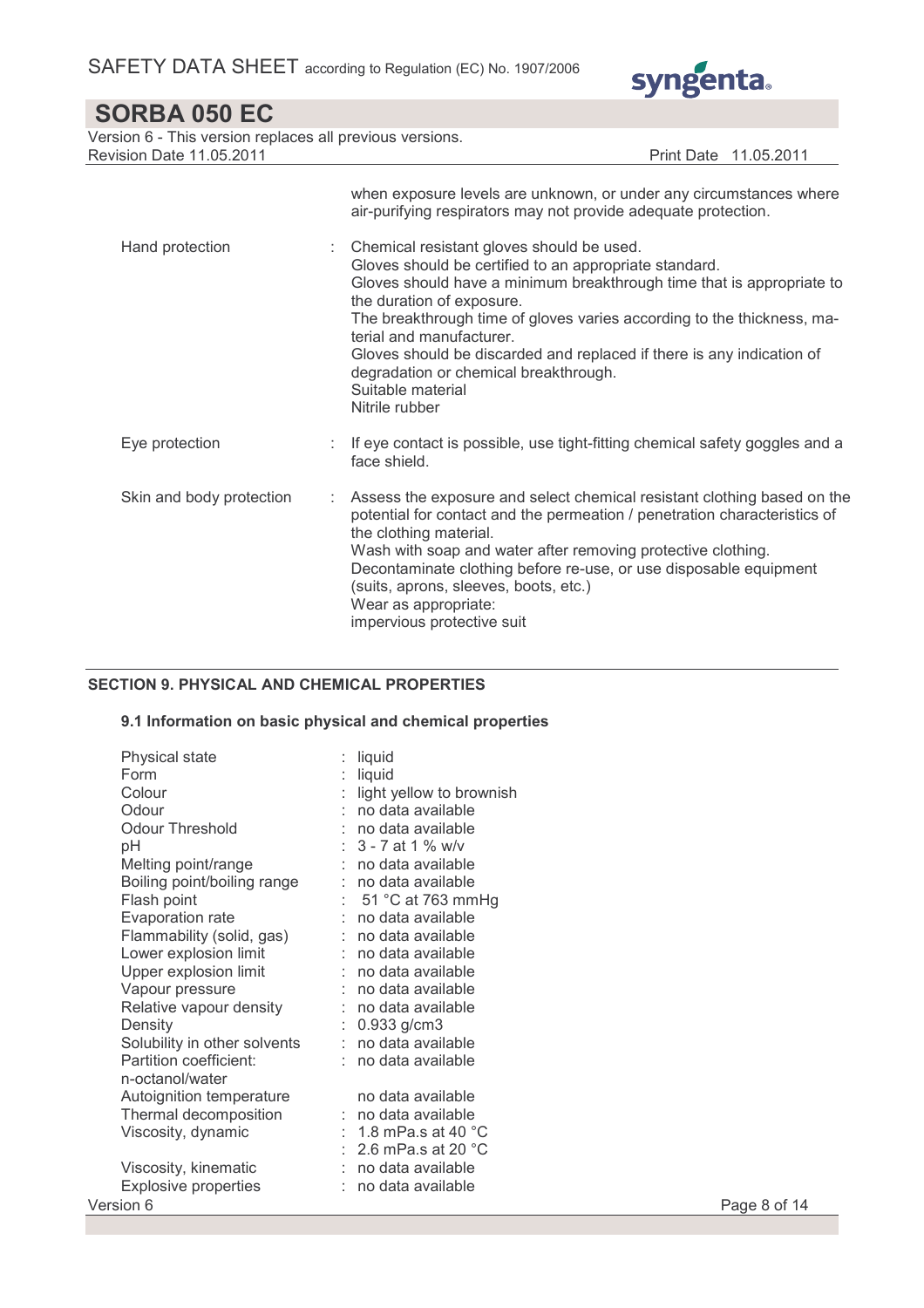

| <b>SORBA 050 EC</b>                                                                  |                                                         |                                 |
|--------------------------------------------------------------------------------------|---------------------------------------------------------|---------------------------------|
| Version 6 - This version replaces all previous versions.<br>Revision Date 11.05.2011 |                                                         | <b>Print Date</b><br>11.05.2011 |
| Oxidizing properties                                                                 | : no data available                                     |                                 |
| 9.2 Other information<br>Surface tension                                             | : 32.4 mN/m at 20 $^{\circ}$ C                          |                                 |
| <b>SECTION 10. STABILITY AND REACTIVITY</b>                                          |                                                         |                                 |
| 10.1 Reactivity                                                                      | No information available.                               |                                 |
| <b>10.2 Chemical stability</b>                                                       | No information available.                               |                                 |
| 10.3 Possibility of hazardous reactions                                              |                                                         |                                 |
|                                                                                      | None known.<br>Hazardous polymerisation does not occur. |                                 |
| 10.4 Conditions to avoid                                                             | No information available.                               |                                 |
| 10.5 Incompatible materials                                                          | No information available.                               |                                 |
| 10.6 Hazardous decomposition products                                                |                                                         |                                 |

Combustion or thermal decomposition will evolve toxic and irritant vapors.

## SECTION 11. TOXICOLOGICAL INFORMATION

## 11.1 Information on toxicological effects

| Acute oral toxicity                  |  | : LD50 male and female rat, $>$ 3,000 mg/kg                                                                                                            |
|--------------------------------------|--|--------------------------------------------------------------------------------------------------------------------------------------------------------|
| Acute inhalation toxicity            |  | : LC50 rat, $>$ 5.3 mg/l, 4 h                                                                                                                          |
| Acute dermal toxicity                |  | : LD50 rat, $>$ 4,000 mg/kg                                                                                                                            |
| Skin corrosion/irritation            |  | $:$ rabbit: irritating                                                                                                                                 |
| Serious eye damage/eye<br>irritation |  | $\therefore$ rabbit: Risk of serious damage to eyes.                                                                                                   |
| zation                               |  | Respiratory or skin sensiti- : guinea pig: A skin sensitizer                                                                                           |
| Germ cell mutagenicity               |  |                                                                                                                                                        |
|                                      |  | lufenuron : Did not show mutagenic effects in animal experiments.<br>2-methylpropan-1-ol : Did not show mutagenic effects in animal experiments.       |
| Carcinogenicity                      |  | lufenuron : Did not show carcinogenic effects in animal experiments.<br>2-methylpropan-1-ol : Did not show carcinogenic effects in animal experiments. |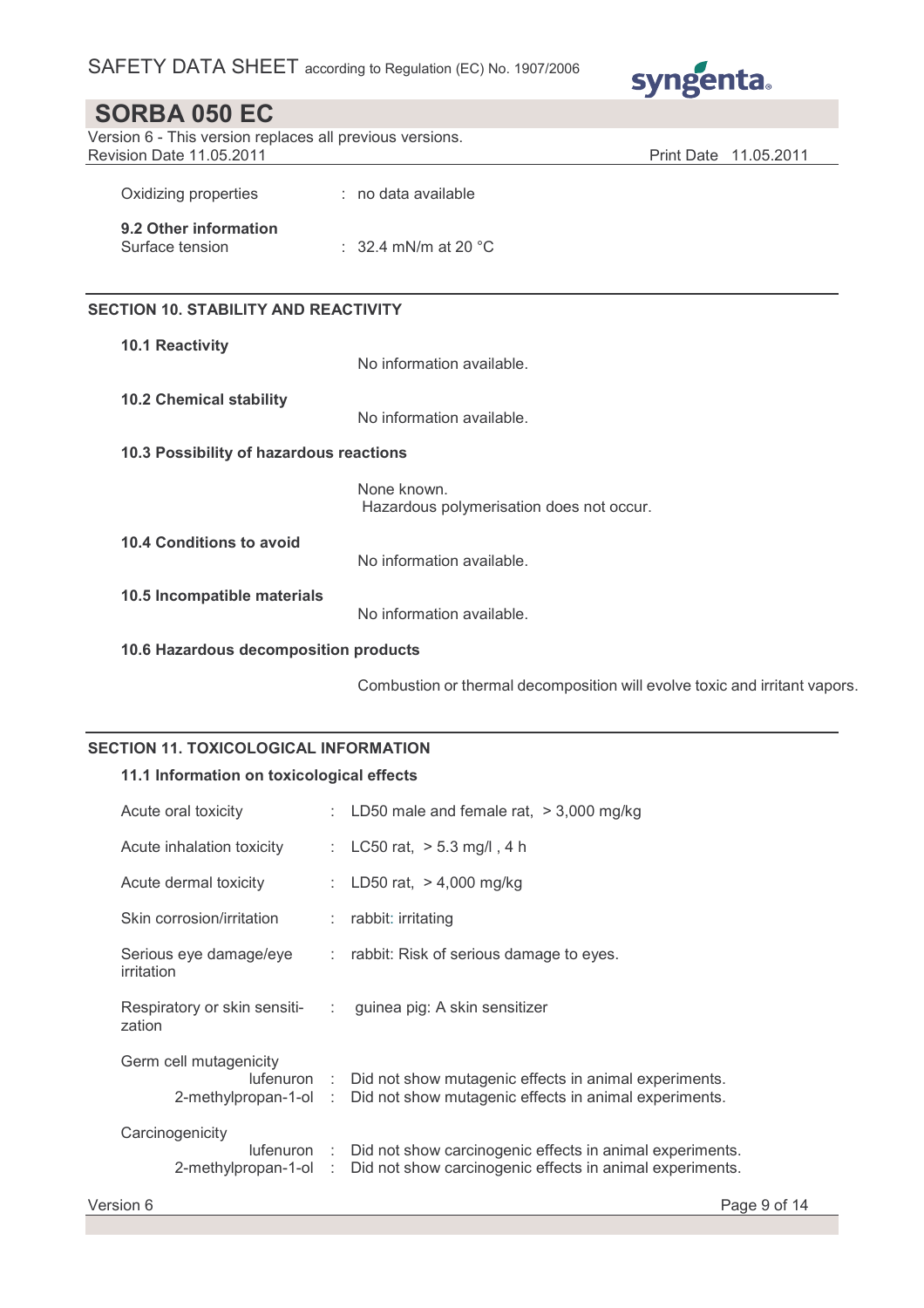

Version 6 - This version replaces all previous versions. Revision Date 11.05.2011 **Print Date 11.05.2011** 

| Teratogenicity           |    | lufenuron : Did not show teratogenic effects in animal experiments.           |
|--------------------------|----|-------------------------------------------------------------------------------|
| Reproductive toxicity    |    |                                                                               |
|                          |    | lufenuron : Did not show reproductive toxicity effects in animal experiments. |
| 2-methylpropan-1-ol      |    | : Did not show reproductive toxicity effects in animal experiments.           |
|                          |    |                                                                               |
| STOT - single exposure   | ÷. | May cause drowsiness or dizziness.                                            |
|                          |    |                                                                               |
| STOT - repeated exposure |    |                                                                               |
|                          |    | lufenuron : No adverse effect has been observed in chronic toxicity tests.    |
| 2-methylpropan-1-ol      |    | : No adverse effect has been observed in chronic toxicity tests.              |
|                          |    |                                                                               |

## SECTION 12. ECOLOGICAL INFORMATION

| <b>12.1 Toxicity</b>                   |   |                                                                                                                              |
|----------------------------------------|---|------------------------------------------------------------------------------------------------------------------------------|
| Toxicity to fish                       |   | LC50 Lepomis macrochirus (Bluegill sunfish), 20 mg/l, 96 h<br>Based on test results obtained with similar product.           |
| Toxicity to aquatic inverte-<br>brates | ÷ | EC50 Daphnia magna (Water flea), 0.0072 mg/l, 48 h<br>Based on test results obtained with similar product.                   |
| Toxicity to aquatic plants             |   | EbC50 Pseudokirchneriella subcapitata (green algae), 2.63 mg/l, 72 h<br>Based on test results obtained with similar product. |

## 12.2 Persistence and degradability

| Stability in water |  | lufenuron : Degradation half life: 112 d<br>Not persistent in water |  |
|--------------------|--|---------------------------------------------------------------------|--|
| Stability in soil  |  | lufenuron : Degradation half life: 28 d<br>Not persistent in soil.  |  |

#### 12.3 Bioaccumulative potential

lufenuron : Lufenuron bioaccumulates.

#### 12.4 Mobility in soil

lufenuron : Lufenuron is immobile in soil.

#### 12.5 Results of PBT and vPvB assessment

lufenuron : This substance is not considered to be persistent, bioaccumulating nor toxic (PBT). This substance is not considered to be very persistent nor very bioaccumulating (vPvB).

#### 12.6 Other adverse effects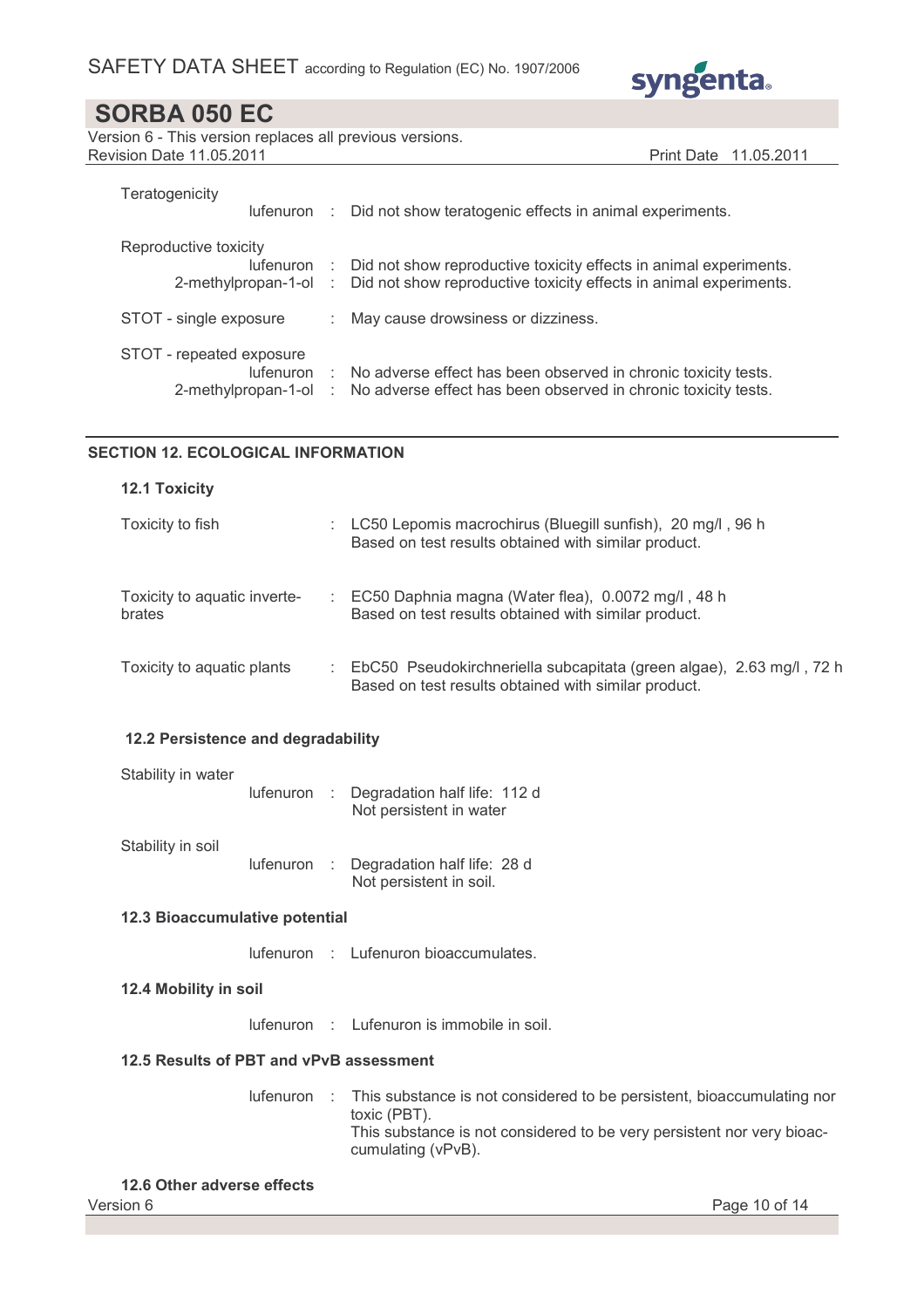

Version 6 - This version replaces all previous versions. Revision Date 11.05.2011 **Print Date 11.05.2011** 

None known.

### SECTION 13. DISPOSAL CONSIDERATIONS

#### 13.1 Waste treatment methods

| Product                | ٠ | Do not contaminate ponds, waterways or ditches with chemical or used<br>container.<br>Do not dispose of waste into sewer.<br>Where possible recycling is preferred to disposal or incineration.<br>If recycling is not practicable, dispose of in compliance with local regula-<br>tions. |
|------------------------|---|-------------------------------------------------------------------------------------------------------------------------------------------------------------------------------------------------------------------------------------------------------------------------------------------|
| Contaminated packaging |   | Empty remaining contents.<br>Triple rinse containers.<br>Empty containers should be taken to an approved waste handling site for<br>recycling or disposal.<br>Do not re-use empty containers.                                                                                             |

## SECTION 14. TRANSPORT INFORMATION

### Land transport (ADR/RID)

| 14.1 UN number:                                                                                                                                       | <b>UN 1224</b>                                                                                                                                        |
|-------------------------------------------------------------------------------------------------------------------------------------------------------|-------------------------------------------------------------------------------------------------------------------------------------------------------|
| 14.2 UN proper shipping name:                                                                                                                         | KETONES, LIQUID, N.O.S. (ALKYL (C3-C5) BENZENES AND                                                                                                   |
| 14.3 Transport hazard class(es):                                                                                                                      | CYCLOHEXANONE AND LUFENURON)                                                                                                                          |
| 14.4 Packing group:                                                                                                                                   | 3                                                                                                                                                     |
| Labels:                                                                                                                                               | Ш                                                                                                                                                     |
| 14.5 Environmental hazards:                                                                                                                           | 3                                                                                                                                                     |
| Sea transport(IMDG)                                                                                                                                   | Environmentally hazardous                                                                                                                             |
| 14.1 UN number:<br>14.2 UN proper shipping name:<br>14.3 Transport hazard class(es):<br>14.4 Packing group:<br>Labels:<br>14.5 Environmental hazards: | <b>UN 1224</b><br>KETONES, LIQUID, N.O.S. (ALKYL (C3-C5) BENZENES AND<br>CYCLOHEXANONE AND LUFENURON)<br>3<br>$\mathbf{III}$<br>3<br>Marine pollutant |
| Air transport (IATA-DGR)                                                                                                                              | <b>UN 1224</b>                                                                                                                                        |
| 14.1 UN number:                                                                                                                                       | KETONES, LIQUID, N.O.S. (ALKYL (C3-C5) BENZENES AND                                                                                                   |
| 14.2 UN proper shipping name:                                                                                                                         | CYCLOHEXANONE AND LUFENURON)                                                                                                                          |
| 14.3 Transport hazard class(es):                                                                                                                      | 3                                                                                                                                                     |
| 14.4 Packing group:                                                                                                                                   | $\mathbf{III}$                                                                                                                                        |
| Labels:                                                                                                                                               | 3                                                                                                                                                     |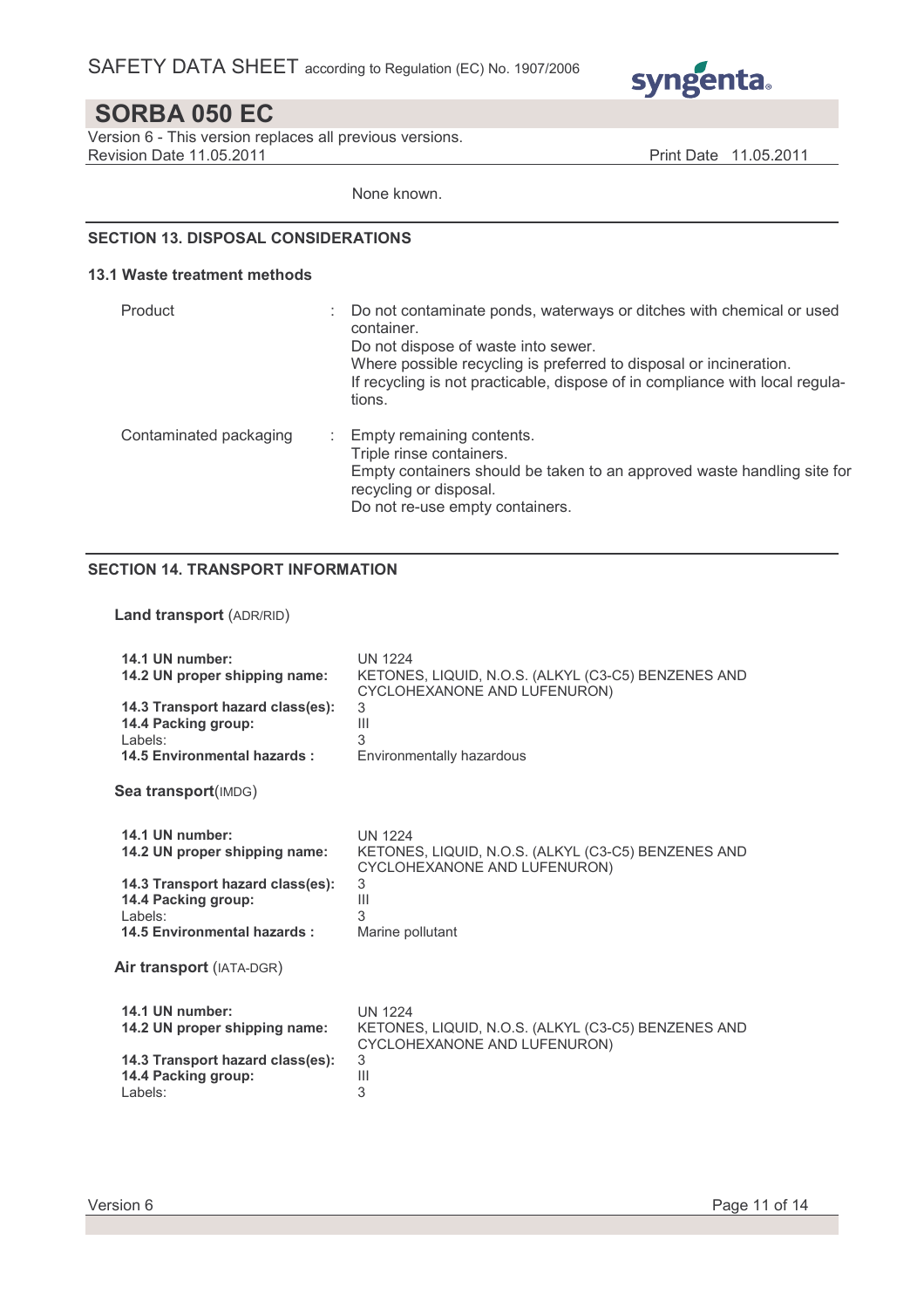

Version 6 - This version replaces all previous versions. Revision Date 11.05.2011 **Print Date 11.05.2011** Print Date 11.05.2011

## 14.6 Special precautions for user

none

### 14.7 Transport in bulk according to Annex II of MARPOL 73/78 and the IBC Code

not applicable

### SECTION 15. REGULATORY INFORMATION

15.1 Safety, health and environmental regulations/legislation specific for the substance or mixture

GHS-Labelling

| Hazard pictograms               |                                                                                                                          |                                                                                                                                                                                                                                                                                                                                                                                                                                                                                                                                                                                                     |
|---------------------------------|--------------------------------------------------------------------------------------------------------------------------|-----------------------------------------------------------------------------------------------------------------------------------------------------------------------------------------------------------------------------------------------------------------------------------------------------------------------------------------------------------------------------------------------------------------------------------------------------------------------------------------------------------------------------------------------------------------------------------------------------|
|                                 |                                                                                                                          |                                                                                                                                                                                                                                                                                                                                                                                                                                                                                                                                                                                                     |
| Signal word                     | Danger                                                                                                                   |                                                                                                                                                                                                                                                                                                                                                                                                                                                                                                                                                                                                     |
| <b>Hazard statements</b>        | H <sub>226</sub><br>H304<br><b>H315</b><br><b>H318</b><br><b>H317</b><br>H336<br>H410                                    | Flammable liquid and vapour.<br>May be fatal if swallowed and enters airways.<br>Causes skin irritation.<br>Causes serious eye damage.<br>May cause an allergic skin reaction.<br>May cause drowsiness or dizziness.<br>Very toxic to aquatic life with long lasting effects.                                                                                                                                                                                                                                                                                                                       |
| <b>Precautionary statements</b> | P <sub>102</sub><br>P210<br>P270<br>P280<br>$P301 + P310$<br>$P302 + P352$<br>P305 + P351 + P338<br>P331<br>P391<br>P501 | Keep out of reach of children.<br>Keep away from heat.<br>Do not eat, drink or smoke when using this product.<br>Wear protective gloves/ protective clothing/ eye<br>protection/ face protection.<br>IF SWALLOWED: Immediately call a POISON<br>CENTER or doctor/ physician.<br>IF ON SKIN: Wash with plenty of soap and water.<br>IF IN EYES: Rinse cautiously with water for<br>several minutes. Remove contact lenses, if present<br>and easy to do. Continue rinsing.<br>Do NOT induce vomiting.<br>Collect spillage.<br>Dispose of contents/ container to an approved<br>waste disposal plant. |
| Supplemental information        | <b>EUH401</b>                                                                                                            | To avoid risks to human health and the environ-<br>ment, comply with the instructions for use.                                                                                                                                                                                                                                                                                                                                                                                                                                                                                                      |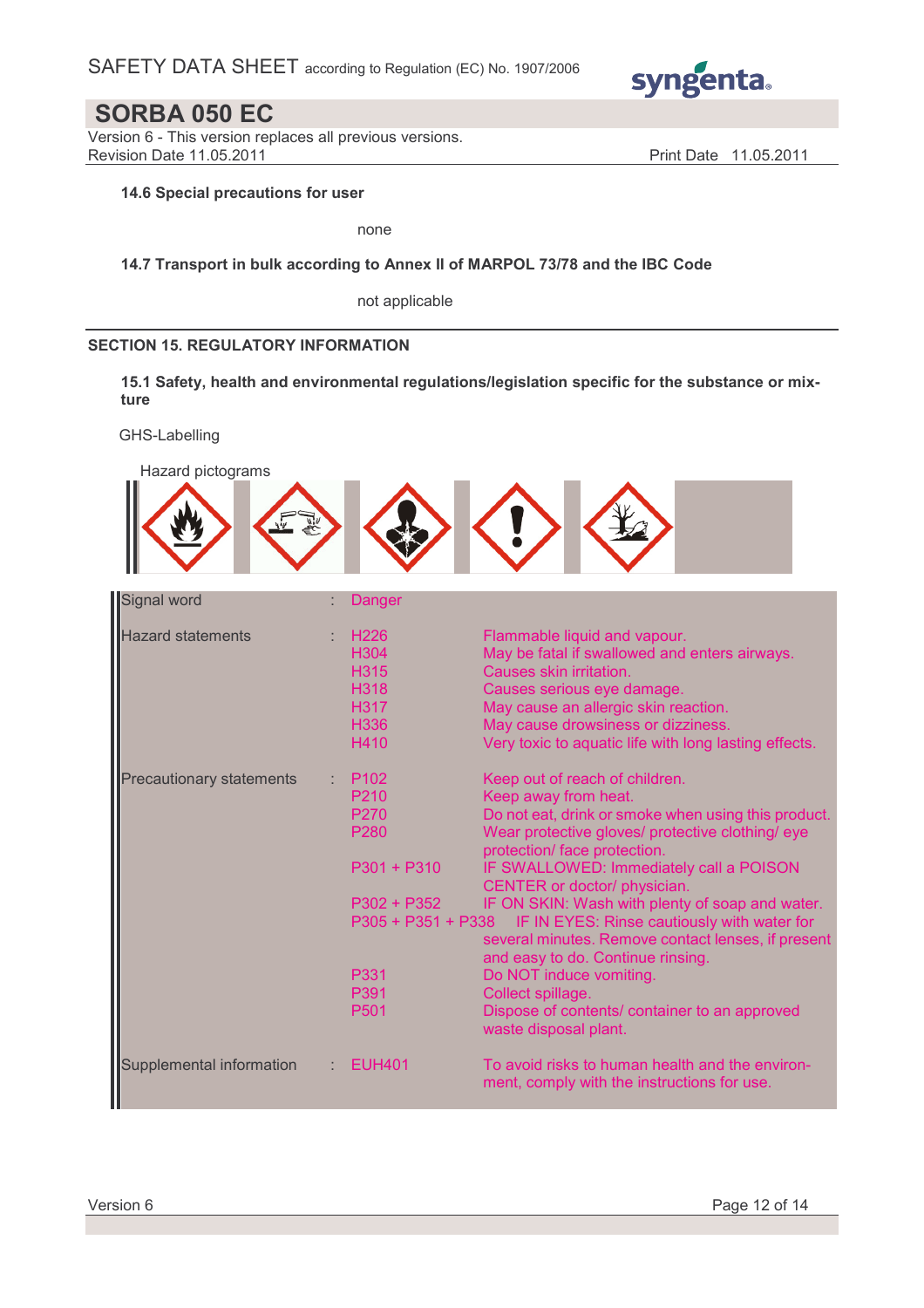

Version 6 - This version replaces all previous versions. Revision Date 11.05.2011 **Print Date 11.05.2011** 

| Remarks | Classified using all GHS hazard classes and categories.<br>Where the GHS contains options, the most conservative option has<br>been chosen.<br>Regional or national implementations of GHS may not implement all |
|---------|------------------------------------------------------------------------------------------------------------------------------------------------------------------------------------------------------------------|
|         | hazard classes and categories.                                                                                                                                                                                   |

Hazardous components which must be listed on the label:

- lufenuron
- solvent naphtha (petroleum), heavy arom.

## 15.2 Chemical Safety Assessment

A Chemical Safety Assessment is not required for this substance.

## SECTION 16. OTHER INFORMATION

#### Further information

Full text of R-phrases referred to under sections 2 and 3:

| R <sub>10</sub> | Flammable.                                                                                          |
|-----------------|-----------------------------------------------------------------------------------------------------|
| <b>R20</b>      | Harmful by inhalation.                                                                              |
| R20/21/22       | Harmful by inhalation, in contact with skin and if swallowed.                                       |
| R36/38          | Irritating to eyes and skin.                                                                        |
| <b>R37</b>      | Irritating to respiratory system.                                                                   |
| R37/38          | Irritating to respiratory system and skin.                                                          |
| <b>R38</b>      | Irritating to skin.                                                                                 |
| R41             | Risk of serious damage to eyes.                                                                     |
| R43             | May cause sensitization by skin contact.                                                            |
| R50/53          | Very toxic to aquatic organisms, may cause long-term adverse effects in the<br>aquatic environment. |
| R51/53          | Toxic to aquatic organisms, may cause long-term adverse effects in the aquatic<br>environment.      |
| R <sub>65</sub> | Harmful: may cause lung damage if swallowed.                                                        |
| R66             | Repeated exposure may cause skin dryness or cracking.                                               |
| R67             | Vapours may cause drowsiness and dizziness.                                                         |
|                 | Full text of H-Statements referred to under sections 2 and 3.                                       |
| H226            | Flammable liquid and vapour.                                                                        |
| H302            | Harmful if swallowed.                                                                               |
| H304            | May be fatal if swallowed and enters airways.                                                       |
| H312            | Harmful in contact with skin.                                                                       |
| H315            | Causes skin irritation.                                                                             |
| H317            | May cause an allergic skin reaction.                                                                |
| H318            | Causes serious eye damage.                                                                          |
| H319            | Causes serious eye irritation.                                                                      |
| H332            | Harmful if inhaled.                                                                                 |
| H335            | May cause respiratory irritation.                                                                   |
| H336            | May cause drowsiness or dizziness.                                                                  |
| H400            | Very toxic to aquatic life.                                                                         |
| H401            | Toxic to aquatic life.                                                                              |
| H410            | Very toxic to aquatic life with long lasting effects.                                               |
| H411            | Toxic to aquatic life with long lasting effects.                                                    |